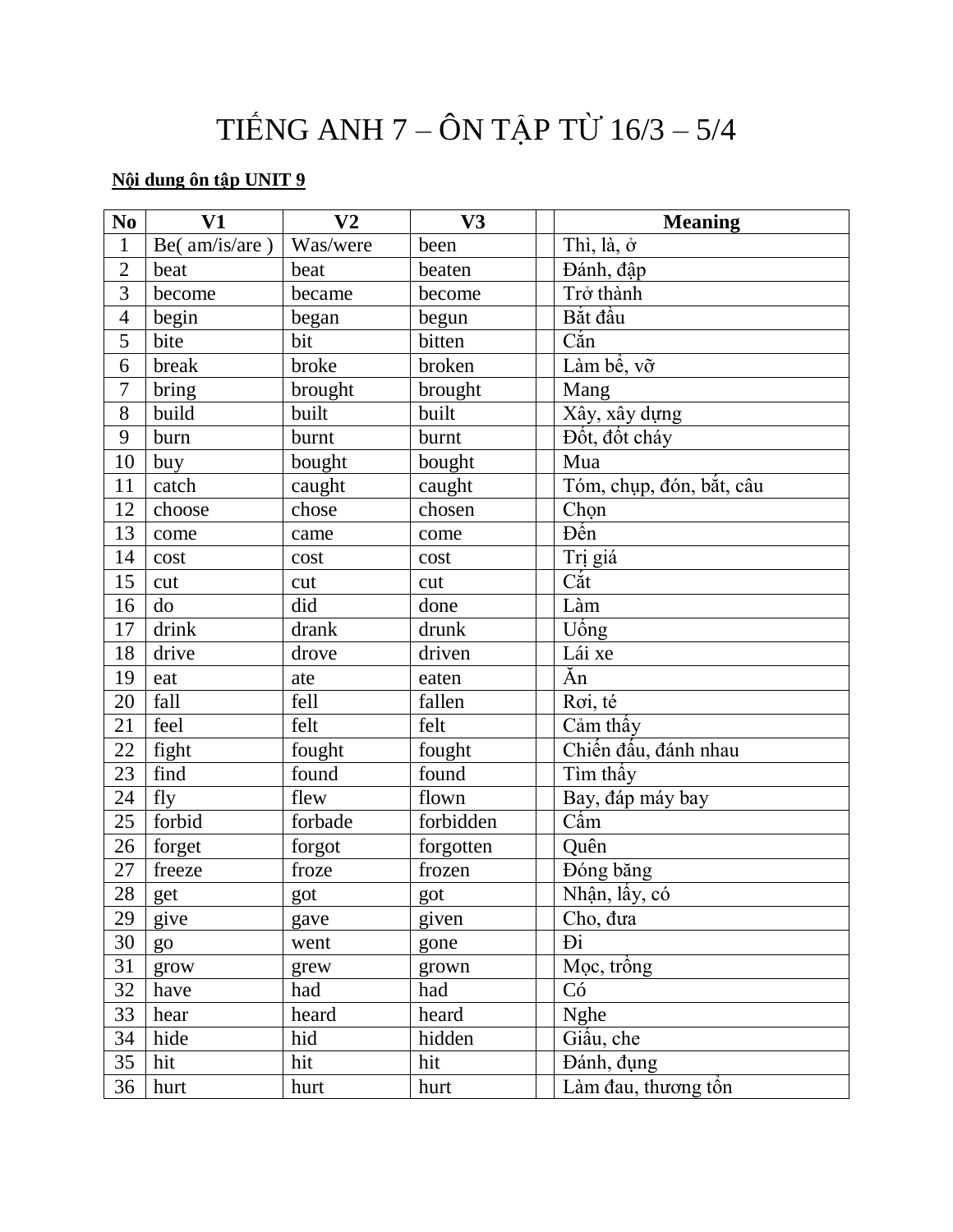| 37 | keep                    | kept    | kept    | Giữ, giữ gìn                   |
|----|-------------------------|---------|---------|--------------------------------|
| 38 | know                    | knew    | known   | Biết, quen                     |
| 39 | learn                   | learnt  | learnt  | Học, hiểu                      |
| 40 | leave                   | left    | left    | Ra đi, rời, khỏi, bỏ quên      |
| 41 | lend                    | lent    | lent    | Cho mượn                       |
| 42 | let                     | let     | let     | Cho thuê, để, cho phép         |
| 43 | light                   | lit     | lit     | $\overline{D}$ ốt, thắp sáng   |
| 44 | lose                    | lost    | lost    | Đánh mất                       |
| 45 | make                    | made    | made    | Làm                            |
| 46 | mean                    | meant   | meant   | Có nghĩa là, muốn nói là       |
| 47 | meet                    | met     | met     | Gặp                            |
| 48 | pay                     | paid    | paid    | Trå                            |
| 49 | put                     | put     | put     | Đặt, để                        |
| 50 | read                    | read    | read    | <b>Doc</b>                     |
| 51 | ride                    | rode    | ridden  | Cưỡi                           |
| 52 | ring                    | rang    | rung    | Reo, rung (chuông, điện thoại) |
| 53 | run                     | ran     | run     | Chạy                           |
| 54 | say                     | said    | said    | Nói                            |
| 55 | see                     | saw     | seen    | Nhìn, thấy                     |
| 56 | sell                    | sold    | sold    | Bán                            |
| 57 | send                    | sent    | sent    | Gửi                            |
| 58 | shine                   | shone   | shone   | Chiếu sáng                     |
| 59 | shoot                   | shot    | shot    | Bắn                            |
| 60 | show                    | shown   | shown   | Chỉ, đưa xem                   |
| 61 | $\frac{\sin g}{\sin g}$ | sang    | sung    | Hát, ca                        |
| 62 | sit                     | sat     | sat     | Ngòi                           |
| 63 | sleep                   | slept   | slept   | Ngů                            |
| 64 | speak                   | spoke   | spoken  | Nói                            |
| 65 | spend                   | spent   | spent   | Trải qua                       |
| 66 | stand                   | stood   | stood   | Đứng, chịu đựng                |
| 67 | steal                   | stole   | stolen  | Ăn cắp, cướp                   |
| 68 | swim                    | swam    | swum    | Boi lội                        |
| 69 | take                    | took    | taken   | Lấy, cầm, mang                 |
| 70 | teach                   | taught  | taught  | Day                            |
| 71 | tear                    | tore    | torn    | Xé rách                        |
| 72 | tell                    | told    | told    | Kể, nói                        |
| 73 | think                   | thought | thought | Suy nghĩ, cho là               |
| 74 | throw                   | threw   | thrown  | Ném                            |
| 75 | wake                    | woke    | woken   | Tinh giấc, đánh thức           |
| 76 | wear                    | wore    | worn    | Mặc, mang, đội                 |
| 77 | win                     | won     | won     | Thắng                          |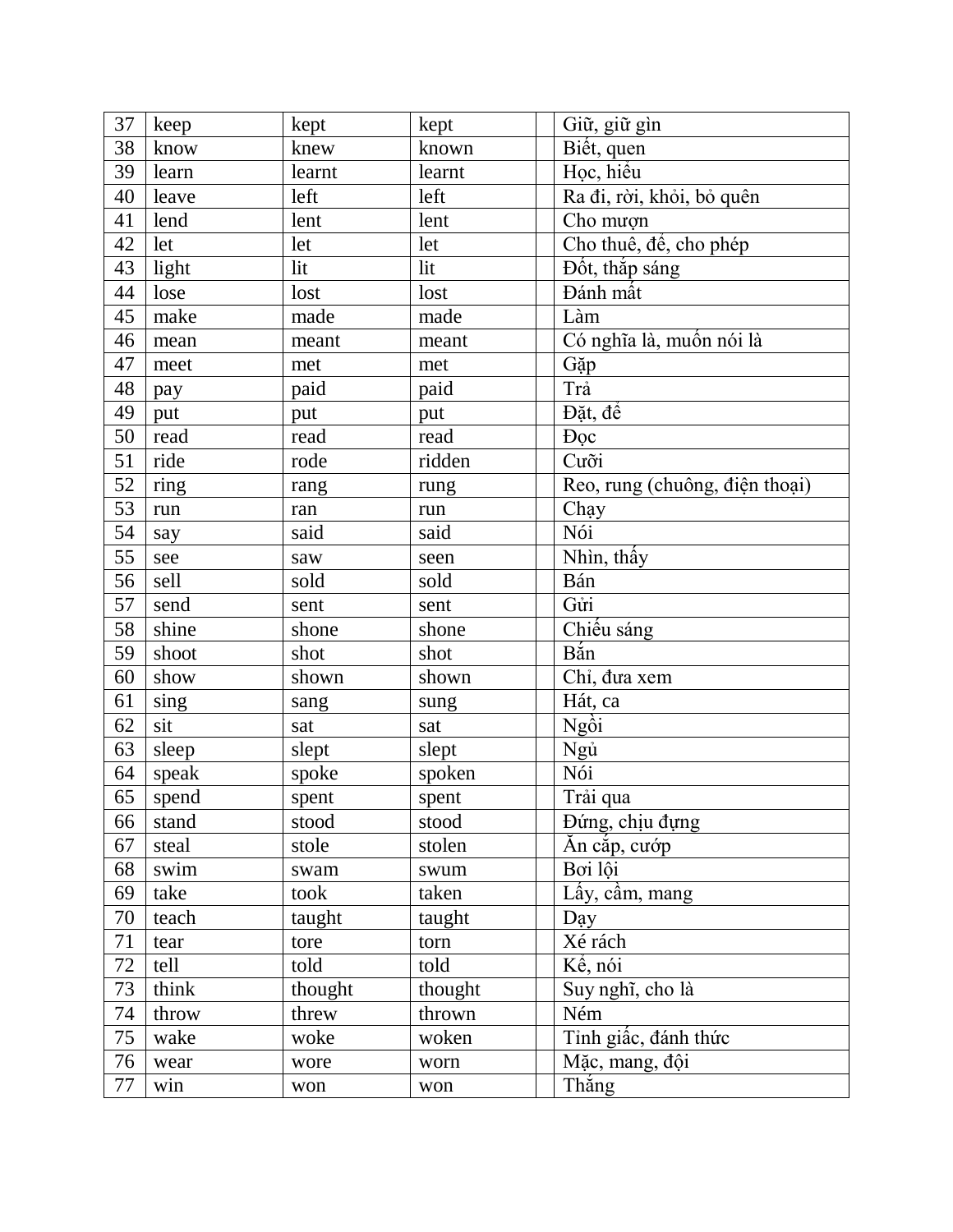| 70<br> | <b>TT 1444 4-0</b><br>$\mathbf{M}$<br>****<br>$- - -$ | wrote | written<br>πen<br>$   -$ |  | $\sim$<br>^<br>10 <sup>4</sup><br>エレレ |
|--------|-------------------------------------------------------|-------|--------------------------|--|---------------------------------------|
|--------|-------------------------------------------------------|-------|--------------------------|--|---------------------------------------|

#### **V. Reading comprehension**

*1. Choose the word (A, B, C or D) that best fits the blank space in the following passage* Mr. and Mrs. Smith and their children, Jack and Jill often go to the aquarium on their summer vacation. Last May, they went to Nha Trang. They (1) …………. at Sunshine Hotel for two weeks. In the morning, Jack played soccer with his father on the beach, Jill and her mother walked (2) ………….. the beach and (3) ………….. the sand castles. Nha Trang was expensive, but people here were very (4) …………. The family visited Tri Nguyen (5) …………. and saw different kinds of fish there. They bought a lot of (6) …………. for friends.

| 1. A. visited   | B. stayed   | C. came     | D. moved           |
|-----------------|-------------|-------------|--------------------|
| 2. A. in        | B. on       | C. at       | D. along           |
| 3. A. built     | B. had      | C. bought   | D. liked           |
| 4. A. beautiful | B. happy    | C. friendly | D. warmly          |
| 5. A. lake      | B. pond     | C. aquarium | D. tank            |
| 6. A. souvenirs | B. presents | C. gifts    | D. all are correct |

*2.. Choose the word (A, B, C or D) that best fits the blank space in the following passage* Nam had a wonderful vacation last summer. He was in Ha Noi, the (1)…………. of Vietnam. He stayed (2) …………. his uncle house for three weeks. He visited a lot of interesting places (3) …………. as Uncle Ho's Mausoleum, Ba Dinh Square, West Lake, Lenin Park,…. He bought some postcards for his friends and a cap with a (4) …………. flag on it. Nam liked the cap much. He wore  $(5)$  ………….. all day. When he  $(6)$ …………. Ho Chi Minh city, he spoke to his friends about his vacation.

| 1. A. country  | B. city            | C. town      | D. capital         |
|----------------|--------------------|--------------|--------------------|
| 2. A. with     | B. on              | $C.$ in      | D. at              |
| 3. A. as well  | B. such            | C. like      | D. well as         |
| 4. A. national | <b>B.</b> Viet Nam | C. color     | D. all are correct |
| 5. A. it       | B. the cap         | C. his cap   | D. all are correct |
| 6. A. visited  | B. returned to     | C. came back | D. went            |

## *3. Read the passage, then decide if the statements that follow it are True or False*

 Last year, Minh spent his summer vacation in Nha Trang. It was the first time he went to Nha Trang. He stayed at a friend's house. His friend took him to see lots of interesting places in Nha Trang such as Cham Temple, Hon Chong, Tri Nguyen Aquarium… Minh saw sharks, dolphins, and many different types of sea fish at Tri Nguyen Aquarium. Minh bought a lot of gifts for his friends in a souvenir shop near the exit of the aquarium.

| 1. It was the first time Minh went to Nha Trang              |  |
|--------------------------------------------------------------|--|
| 2. Minh stayed at a luxury hotel in Nha Trang.               |  |
| 3. Minh saw all kinds of sea fish at Tri Nguyen Aquarium.    |  |
| 4. Minh bought many gifts for his family in a souvenir shop. |  |

## *4. Read the passage, then decide if the statements that follow it are True or False*